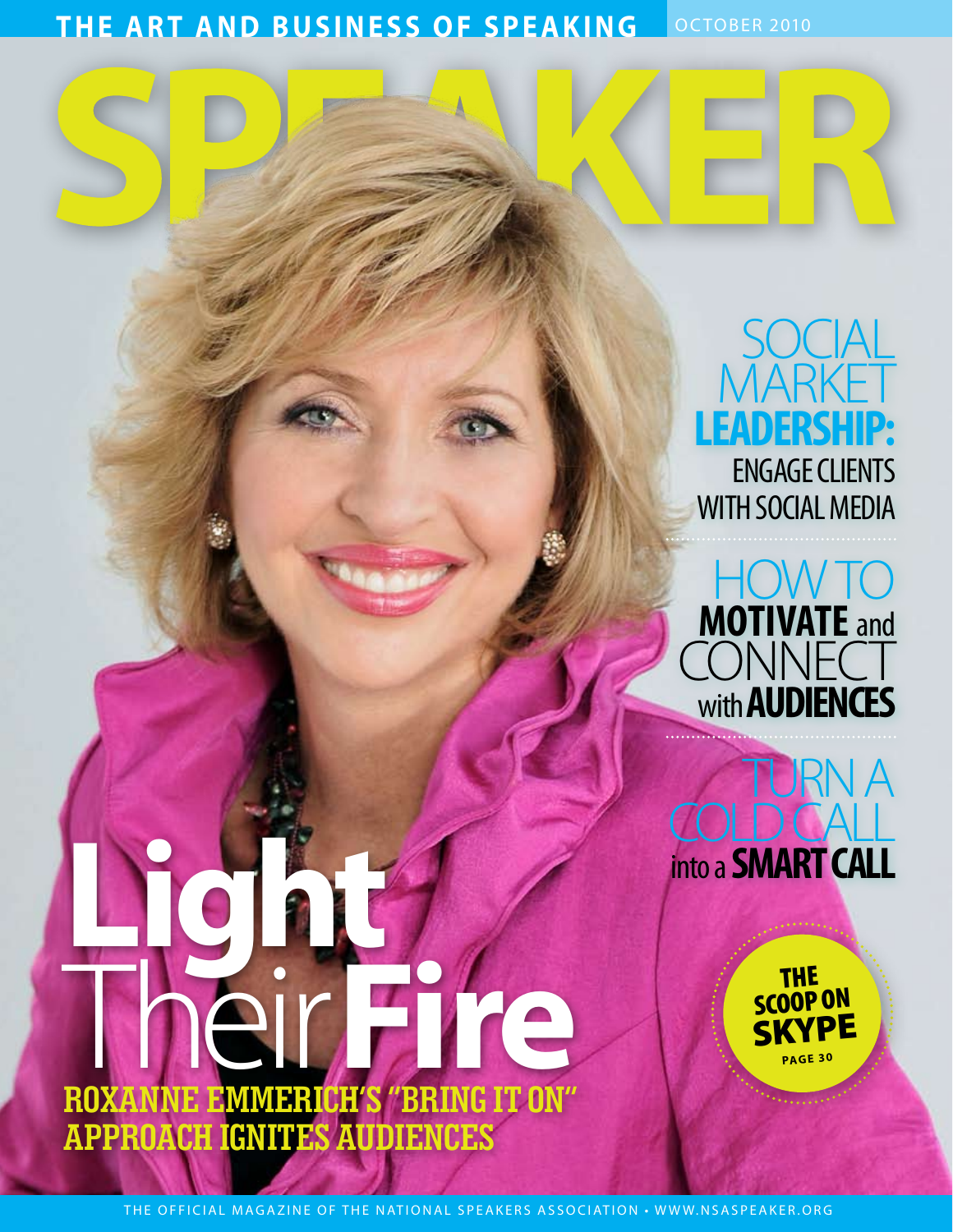"I'm all about fun with a purpose."

–Roxanne Emmerich, CMC, CSP, CPAE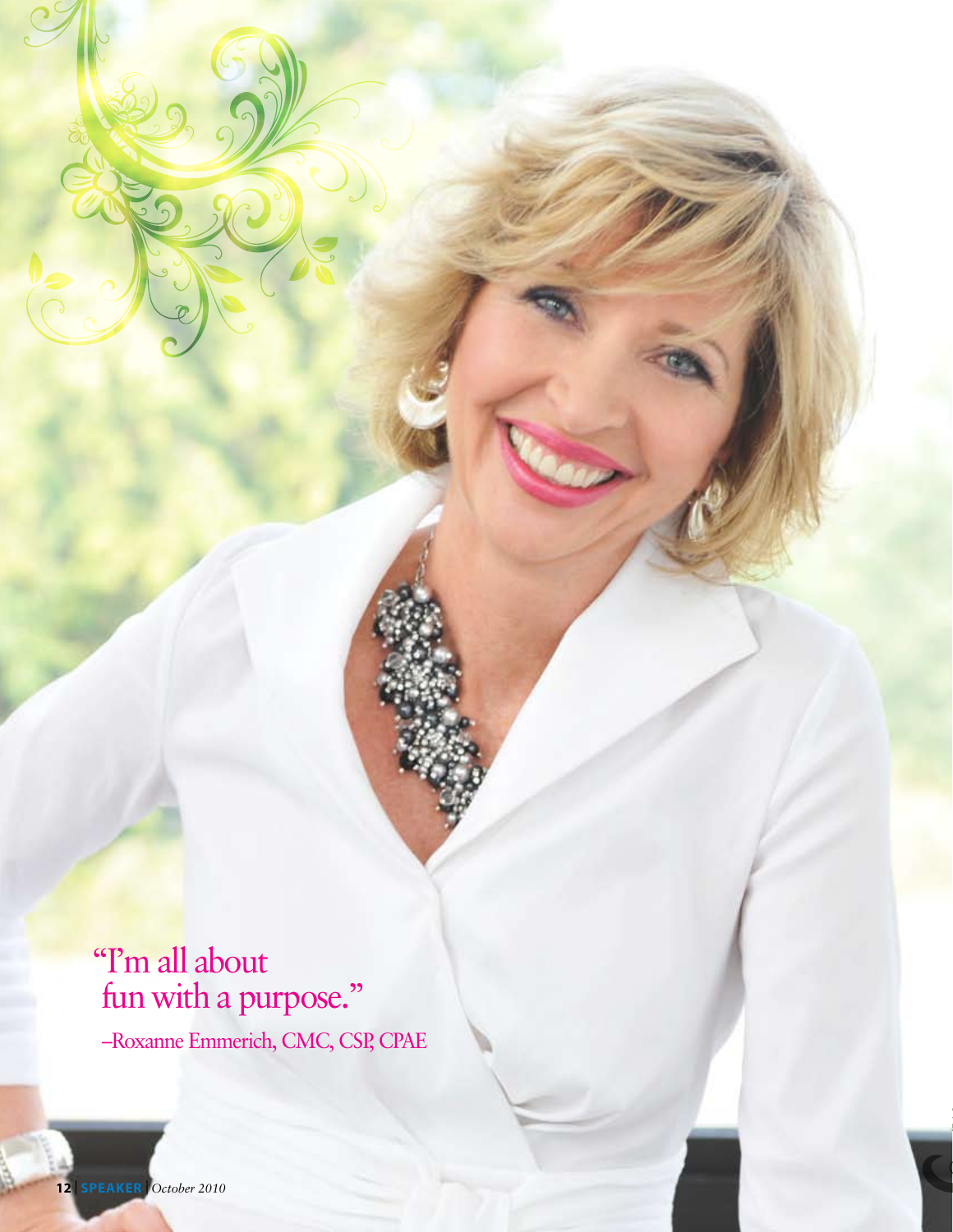Roxanne Emmerich's "bring it Con" approach engages and ignites<br>audiences—with amazing results. Light *Their*

Roxanne Emmerich's "bring it on" approach engages and ignites

"Kids say the darndest things," the late Art Linkletter, CPAE, said on *House Party,* his long-running TV show that aired in the 1950s and 60s. Take Roxanne Emmerich, CMC, CSP, CPAE, for example. When she was 4 years old, someone asked her what she wanted to be when she grew up. "A nun *and* a go-go dancer," she said without hesitation. Her relatives still chuckle about it.

Little did Emmerich know that her response would become a self-fulfilling prophecy. Emmerich has artfully blended the attributes of a nun and a go-go dancer in her illustrious 20-year career as a motivational speaker. She transforms organizational cultures by facilitating programs that teach people how to be good to each other, while having fun doing it.

## IT'S IN HER ROOTS

Emmerich's obsession for transformation is rooted in her childhood, growing up on a dairy farm in Wisconsin. She literally "worked it" by milking cows, plowing fields, baling hay and balancing rations for the cattle. Unfortunately, in those days, all of her neighbors were losing their farms due to bankruptcies and foreclosures.

When the farmers in her community met at the feed mill to discuss a plea for a government bailout, Emmerich, who was only 10 years old at the time, listened intently and wondered why they let the world dictate to them. Why were they resigned to being victims of circumstance? Why didn't they just do something different?

Although this life-changing experience shaped who Emmerich is today, the real turning point in her career came years later when she was offered the presidency of a larger bank "My ego was screaming 'yes,' while my gut was screaming 'no,'" Emmerich says.

At the time, she was attending a seminar by Chris Clarke-Epstein, CSP, CPAE, who passed out Richard Leider's book, *The Power of Purpose: Creating Meaning in Your Life and Work.* In his book, Leider asks readers what they wanted to be when they were 4 years old—which really hit home with Emmerich. When she finished reading the book, she submitted her six-month notice to her employer and immediately began her speaking career.

Today, Emmerich—a four-time Entrepreneur of the Year winner, member of the CPAE *Speaker Hall of Fame,* CEO of The Emmerich Group, Inc., and author of *The New York Times* best-seller, *Thank God It's Monday!*—is praised for her amazing results in corporate "spinarounds." She teaches people how to become "un-stuck" in dysfunctional behaviors that sabotage an effective work culture. "One person with a bad attitude can destroy a company and take it down," Emmerich says. "I've seen it happen.

"We (The Emmerich Group, Inc.) go into workplaces and completely transform the results because we transform employees into people who really care about each other and their customers, have a hoot doing it, take the results very seriously—and themselves very lightly," she says. Emmerich also readily acknowledges that it is impossible to achieve these amazing results without total audience engagement.

#### Í Really Do the Homework

Emmerich works with the top 5 percent of movers and shakers in their industries. She has a strong presence in the financial services sector, specifically community banking. Before Emmerich accepts a speaking engagement, she always gathers information about the client's organization that does not appear on a basic questionnaire.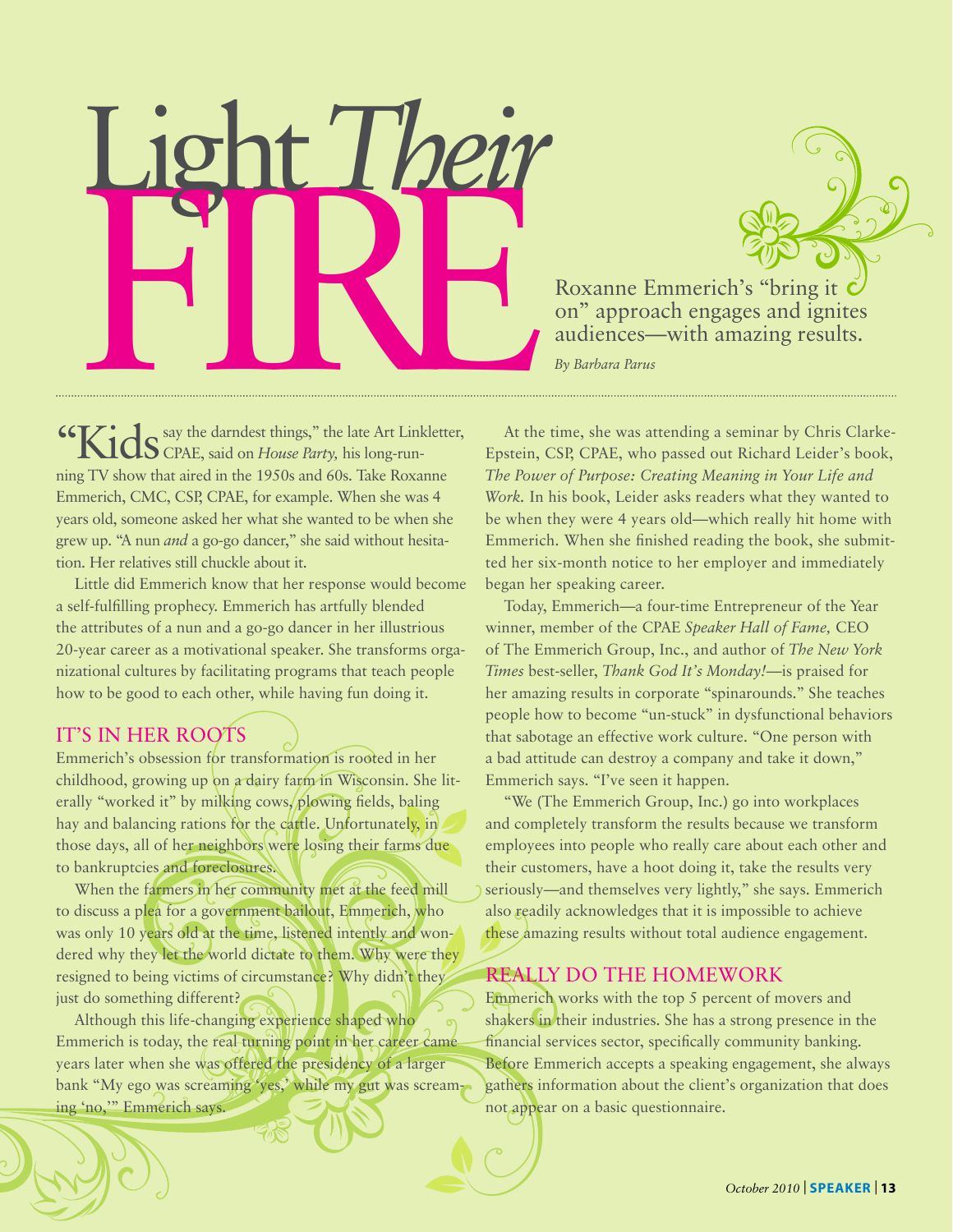"I don't want the usual stuff that people spit out. I want to know what's between the lines," Emmerich says. "I want to know why employees aren't playing nicely in the sandbox."

Specifically, she delves deeply into distinctions about the "players" so she can heal them by asking probing questions, such as:

- What do their negative behaviors look like?
- When did those behaviors start?
- How do these behaviors impact people's psyches and the results of the organization?
- Is the breakdown at the middlemanagement level or is it a senior leadership breakdown, or both? Only by getting to the heart of matters can Emmerich help clients

To underscore this point, Emmerich cites her "Kick-Butt Kick-Off®" strategy, which creates immediate culture shifts and achieves tangible results. In the afternoon, she meets with everybody in the organization who manages people, and completely changes the way they relate to each other and their direct reports.

In the evening, she invites everyone in the company, from the board of directors to the workers sweeping the street in front of the building, to a funfilled, high-energy session, where they commit to eliminating mind games and unacceptable behaviors and make commitments to each other about how they will blow away customers.

"I get them to commit to holding each other accountable for the promises they make at the event," Emmerich said.

"When attendees walk in the door, there is a small window of opportunity to get them to realize that everything changes from this point on," Emmerich says. "If you blow it and they just come in and sit down, then you have missed the opportunity of a lifetime and it will be harder to bring them along. I'm all about getting people who are caught up in their underwear to cut loose."

She advises speakers not to be playful just for the sake of being playful because that just looks goofy and the audience will never take you seriously. "I'm all about fun with a purpose," she says. "You can't just be fluffy and fun. You must deliver solid content and tie fun into celebrating massive results."

Years ago, Emmerich heard two speakers remark that professional speak-



engage their employees to achieve desired outcomes. When booking new business, however, she must be convinced that the organization is committed to having a breakthrough. "I don't want to just go in and make a speech," she says. "I want to make an impact on the audience and see a transformation. My calendar is too full to accept a simple speech. I want to work with organizations that are committed to a massive results change. I know I can consistently deliver…but I need their commitment for this to work."

#### The WOW Factor

Emmerich introduces her "wow" factor long before she walks on stage. She works with the event planners to control everything from room setup to music choices and lighting to create a fun atmosphere. Her presentations complement her playful personality. Attendees are welcomed with upbeat music, balls flying through the air, toys and interesting props on the tables and, most important, managers who are acting powerful and playful. "We have to have them at 'hello.'"

ers fall into two categories: content or entertainment, but not both. Emmerich disagrees wholeheartedly. "That's a bunch of baloney—you'd better be both if you want results!" she says.

Emmerich also emphasizes that the tone of a speaker's presentation must align with the audience's current situation. "You need to shock attendees to get them to sit up and take notice, but you must be careful not to shock them too much or they won't know how to react," Emmerich says. For example, balls flying through the air would not